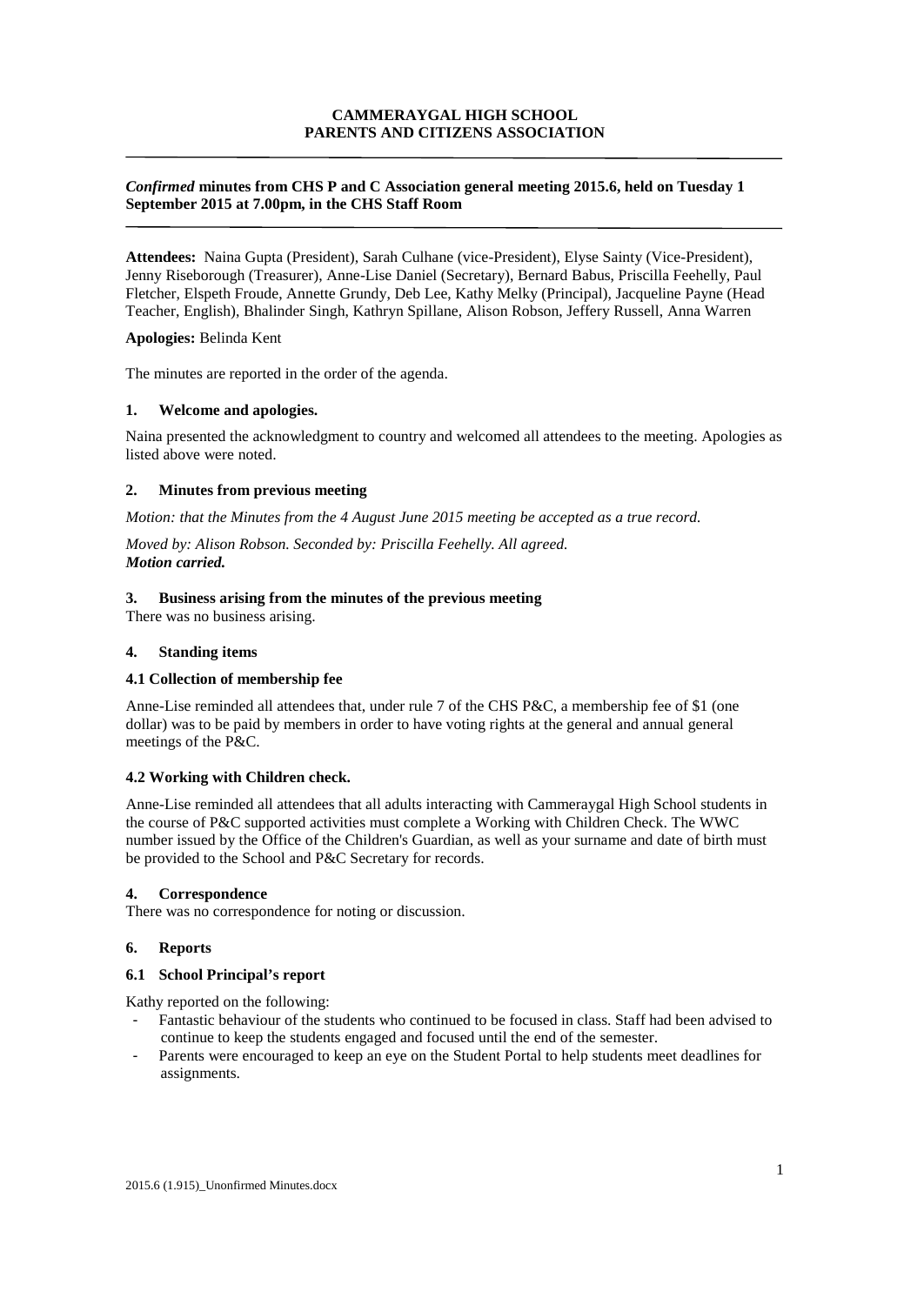- 32 students participated in the Leadership camp. Feedback from staff and students was very positive.
- Nominations were underway for the School captains and other leadership positions.
- The School was planning the move to the next part of the Campus scheduled early next term.
- Official School opening scheduled on Friday 13 November, between 12:15pm and 1:00pm.
- School Plan has been finalised. The focus was on getting teaching and learning right in the core areas to best prepare students for Stage 6.
- NAPLAN results: the data was very positive and the results were a credit to the feeding primary schools. Areas for improvement had been identified and will be the focus on teaching and learning strategies.

**Action**: Kathy to discuss with the P&C Executive the P&C's involvement on the Opening Day.

Jacqueline Payne, Head Teacher, English, presented the School's teaching and learning strategies to improve students' literacy skills, in light of the NAPLAN results.

## **6.2 President's report**

Naina reported that she attended the Regional P&C meeting. This was an opportunity to meet some of a few key people and share information. Naina reported that the following was discussed at the meeting:

- Announcement of new Cammeraygal Senior Campus.
- Works undergoing on a number of local schools in the area.
- The UTS Campus at Linfield was to be transformed onto a K-12 campus, with specialised resources and facilities to be shared between several high schools in the area.

Naina also informed members that the North Sydney Demonstration School has invited CHS to join their end of the end year festival. Naina invited feedback on whether the CHS P&C should participate and, if yes, what form this participation should take.

## **6.3 Treasurer's report**

Jenny reported on the following:

- There was \$2,640 (two thousand six hundred and forty dollars) in the bank.
- 16 families had paid the P&C contribution to date.

**Actions:** Kathy to check:

- whether its is possible for parents to get a statement showing all payments they have made through the School online payment system.
- whether she can provide the P&C Treasurer with a list of the parents who have paid the P&C contribution via the School payment system.

### **7. General business**

## **7.1 Governance matters**

No governance matters were discussed.

### **7.2 Social Events and Fundraising Sub-committee report**

Priscilla spoke to the Social Events and Fundraising sub-committee report which was circulated prior to the meeting The following was also discussed:

- Cotsco membership for P&C association not advantageous.
- CAPA Soiree on 4/09: sub-committee will organise nibbles.
- P&C to organise a BBQ on the Opening day, 13/11.
- Proposal for an end of year diner for Year 7 students. The idea was supported by the P&C Committee. The diner could be held on the same day as the School Presentation.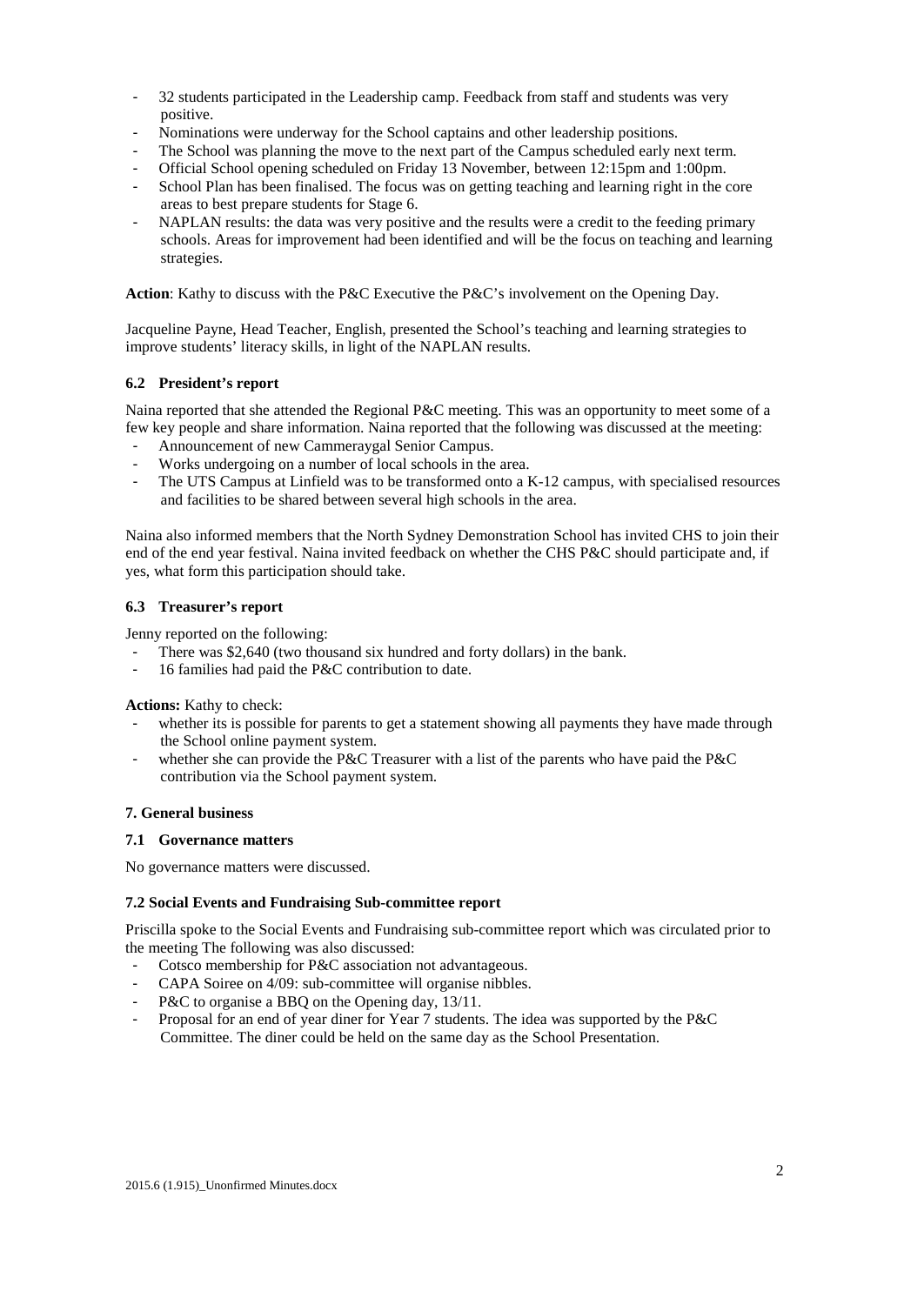**Action:** Priscilla to submit to the next P&C meeting a wishlist, with costing, of items to be purchased for the Social Events and Fundraising sub-committee.

*Motion: that \$360 (three hundred and sixty dollars) be allocated to the Social Events and Fundraising sub-committee to purchase bolts of black and red fabric.* 

*Moved by: Elyse Sainty. Seconded by: Alison Robson. All agreed. Motion carried.*

# **7.3 Sports Sub-committee**

Alison spoke to the Sports sub-committee report which was circulated prior to the meeting. The following was also discussed:

- Additional basketball hoops with backboards were required. The P&C Committee discussed whether these should be funded by the P&C and agreed that other funding options should be explored.
- View access to the P&C bank account would be given to the Sports sub-committee to facilitate communication with families about payments.

**Action**: Anne-Lise to draft a call for a Grants Coordinator for inclusion in the next School newsletter.

## **7.4 Communication**

**Action**: Anne-Lise to organise an automated reminder to all P&C members to submit their items for the School newsletter to Tamara Hankinson.

## **7.5 Uniform**

Paul reported on the following:

- Second-hand shop: will be organised in collaboration with the School, but will be managed and staffed by parents. Operations will be revisited in 2016 when there will be more available space.
- Short shorts: the uniform company advised that the design of the shirt had not changed, but it was possible that the model sold at the fitting in 2014 was different from the model elected by the School.
- Long sleeve shirts: samples would be available at the November meeting and new shirts could be introduced in 2016.
- Girls' tie available from the uniform website.
- Tracksuit: not yet available.

## **7.6 Canteen**

Kathy reported that there had been no changes to the Canteen since the last meeting.

### **7.7 Music sub-committee**

Elyse reported on the following:

- The Concert Band would join the Chatswood High School Junior Band on a Band Tour in week 2 of term 4.
- The idea of a Rock Band was back on the agenda.

### **7.8 Community sub-committee**

Elspeth reported that she had provided website resources to the School. Kathy advised that the School was following up on the links and was looking into a number of initiatives.

*There being no other business, the meeting closed at 9:10pm.*